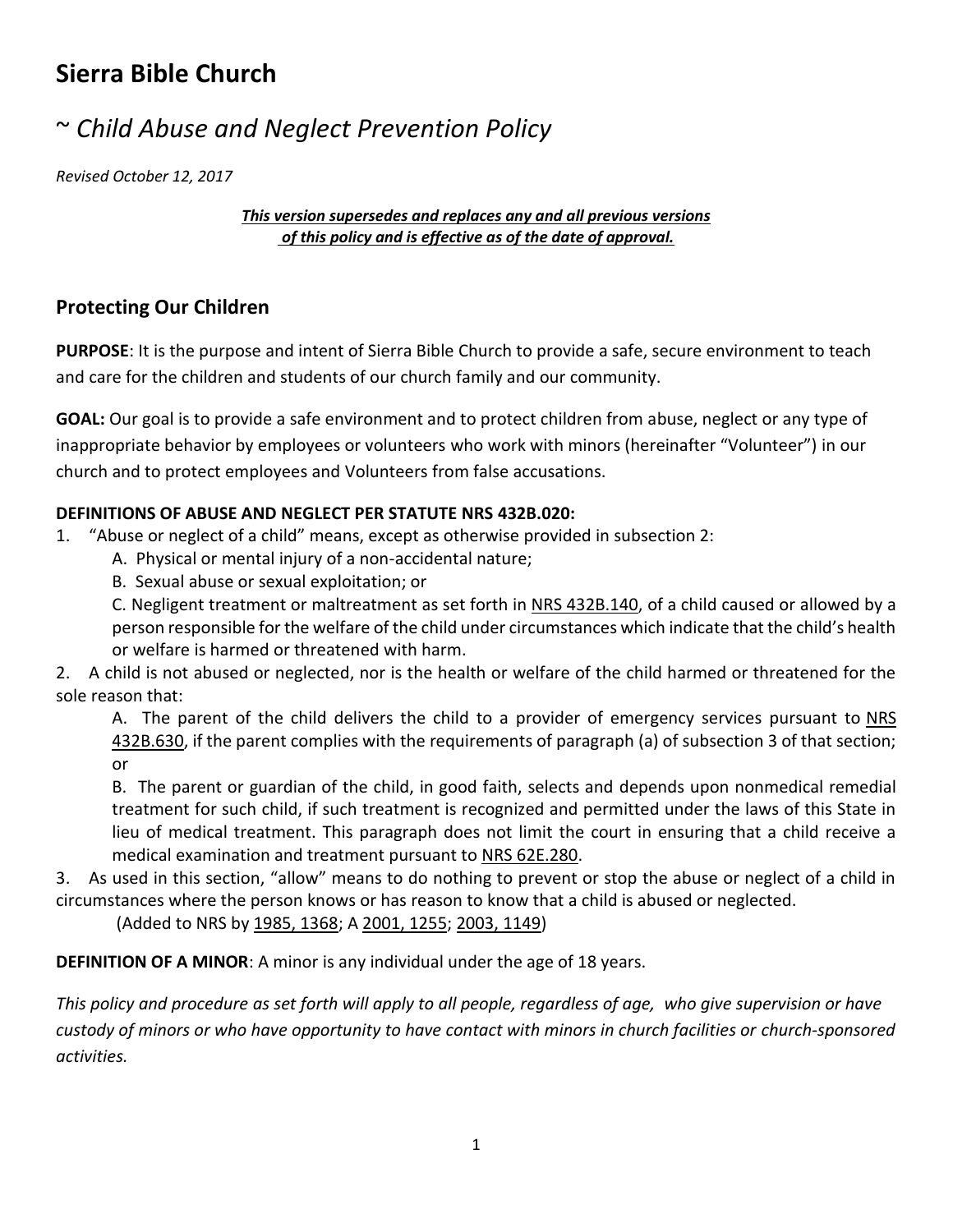*This policy will address five (5) areas that are critical for the protection of the children, our employees and our church: screening process, protection policy, reporting procedures, responses to allegations, and resolution of disputes.* 

#### **1. SCREENING PROCESS**

**A. Employee** – anyone who is paid by the church on a full-time or part-time basis, whether or not they work directly with preschoolers, children, or students.

As it pertains to this policy, the screening steps potential employees will take to ensure child safety are:

#### Application Process

- 1. Employee Application
	- a. Includes at least 2 references that will be checked and verified. Responses will be written down and kept in the employee file.
	- b. Includes Permission to Obtain Information and Background Check. Background checks will be kept in the employee file and re-run every year. A new authorization form will need to be completed before each background check re-screening.
- 2. Interview
	- a. Conducted by appropriate staff member or their designate. Notes will be written down and kept in the employee file.

After hiring, the new employee will be required to complete the Child Safety Orientation:

- b. Receive Hazard Communication Policy\*
- c. Receive Bloodborne Pathogen Exposure Control Plan policy\*
- d. Receive Emergency Action Plan policy\*
- e. Receive Child Abuse and Neglect Prevention Policy\*
- f. Complete the Protect My Ministry Child Sexual Abuse Prevention online training course and exam\*

\*Attendance at an annual (usually in September) Child Safety Review of these items is required for all employees. Signatures each year by employees acknowledging completion of this Child Safety Review will be kept on file in the church office.

All forms and records will be kept in a locked file with all other employee (current and past) records.

**B. Volunteer** – anyone who is not paid by the church but serves on a full-time or part-time basis.

#### 6-Month Rule

In order for someone to volunteer to serve in any position involving the supervision or custody of minors (e.g. nursery, childcare, preschool, grade school, middle school, high school, etc.), they must be a member of or have attended Sierra Bible Church for 6 consecutive months. If they have not attended Sierra Bible Church for 6 consecutive months but have been actively involved in another church for at least the past 6 months, they may still apply to be a Volunteer but must, as part of the application process, provide the contact information from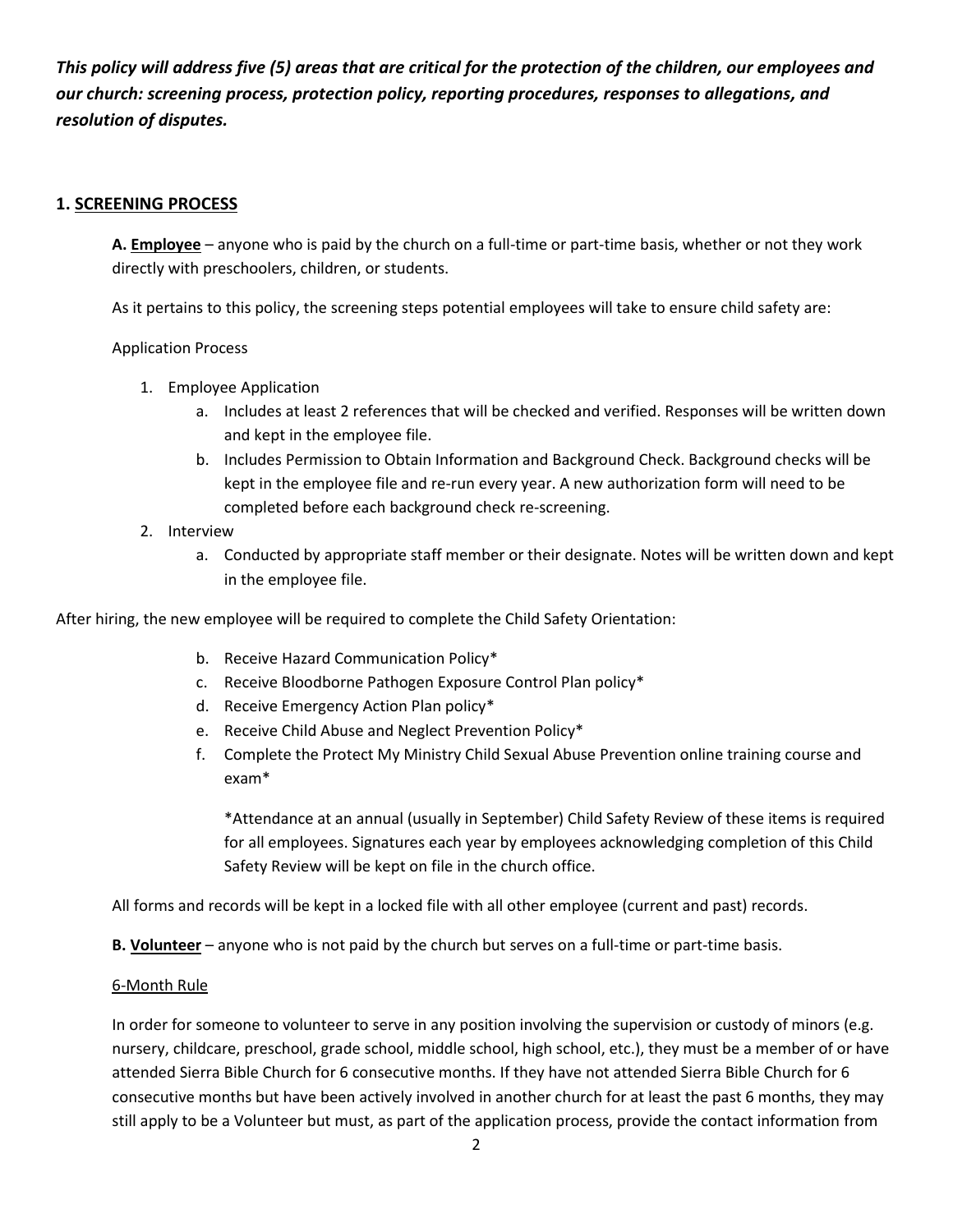the previous church. Verification of their involvement at the other church will be obtained as part of the application process. †

† Parents of children attending His Kids Preschool or The King's Academy do not need to meet the 6-month rule to volunteer for a one-time, school-related event.

Application Process

- 3. Children's Ministry Volunteer Application
	- a. Includes at least 2 references that will be checked and verified. Responses will be written down and kept in the Volunteer file.
	- b. Includes Permission to Obtain Information and Background Check. Background checks will be kept in the Volunteer file and re-run every year. A new authorization form will need to be completed before each background check re-screening.
- 4. Interview
	- a. Conducted by appropriate staff member or their designate. Notes will be written down and kept in the Volunteer file.
- 5. Child Safety Orientation
	- a. Receive Hazard Communication Policy\*
	- b. Receive Bloodborne Pathogen Exposure Control Plan policy\*
	- c. Receive Emergency Action Plan policy\*
	- d. Receive Child Abuse and Neglect Prevention Policy\*
	- e. Complete the Protect My Ministry Child Sexual Abuse Prevention online training course and exam\*

\*Attendance at an annual (usually in September) Child Safety Review of these items is required to continue working with minors. Signatures each year by Volunteers acknowledging completion of this Child Safety Review will be kept on file in the church office.

All forms and records will be kept in a locked file with all other Volunteer (current and past) ministry records.

Once the applicant has successfully completed these steps, they will be informed that they are cleared to serve in any position involving the supervision or custody of minors.

**C. Minor Volunteer** – A minor who is an employee or Volunteer must fulfill the above requirements except for the background check. Instead, his or her parent/legal guardian must sign the application affirming the information provided in the application is true and correct.

**D**. **Church Special Events Volunteer** – A Church Special Events Volunteer is someone who is assisting with onetime events (e.g. VBS, etc.) where minors are present. Prior to serving at a special event, they must complete a Children's Ministry Volunteer Application (references are not required for a Church Special Events Volunteer) and give Permission to Obtain Information and Background Check. During the event, a Church Special Events Volunteer performs under the direction and supervision of a Volunteer described in B above.

**E. School Helper –** A School Helper is a parent or visitor of a child at His Kids Preschool or The King's Academy who is assisting with one-time events, observing, etc. where minors are present, but they will not have any supervisory responsibilities of those minors. The School Board of His Kids Preschool & The King's Academy determines the screening process for School Helpers.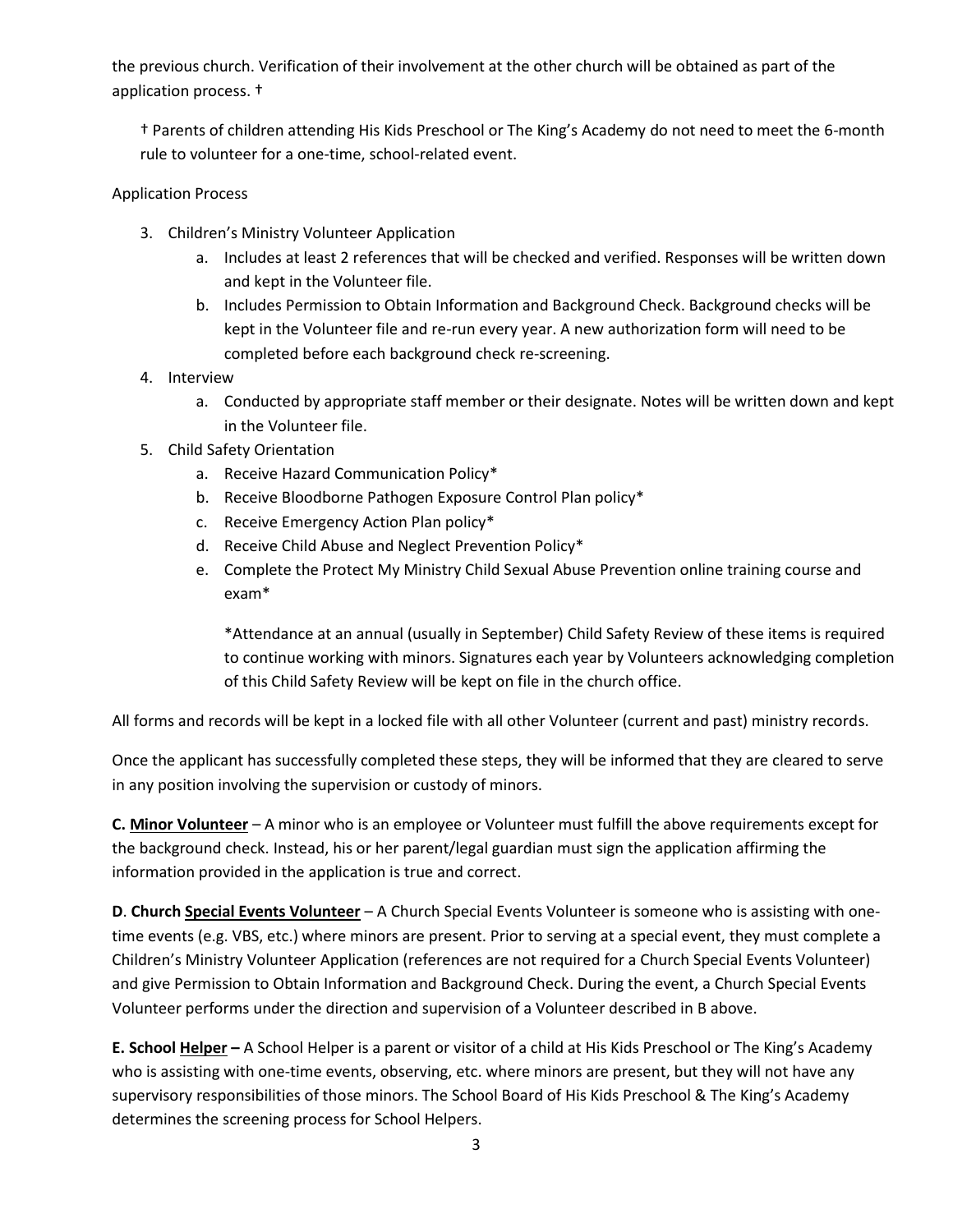**F. Re-screening Process –** If an employee or Volunteer is absent from service for an extended period of time and would like to serve again, he or she may be obligated to be rescreened in any or all of the above ways.

**G. Statement of Restriction** – Any person who may pose a threat to children or youth will be prohibited from working in any ministry involving children or youth.

#### **2. PROTECTION POLICY**

#### **A. Supervision**

- **i. Two-Adult Rule—**The preferred supervision situation is to have at least two screened adults present at every function and in each classroom, vehicle, or other enclosed area during all activities involving children or youth.
- ii. **Rule of Three—**For the times the Two-Adult Rule is not able to be met, there must be at least three individuals (at least one being an adult) present at every function and in each classroom, vehicle, or other enclosed area during all activities involving children or youth. When this is the case, there will be a Premise Monitor who will patrol hallways and common areas within the facility when children or youth activities are taking place. Monitor will observe classrooms and activity areas through windows or open doors on a roving basis.
- **iii. Limited One-on-One Exception—**For the limited exceptions to the Two-Adult Rule and the Rule of Three, (e.g. spiritual one-on-one counseling, tutoring, emergency situation, etc.), the employee or Volunteer will:
	- 1. Obtain prior written approval from the minor's parent or guardian
	- 2. Provide advanced notification and obtain consent from the Volunteer's or employee's supervisor
	- 3. Limit the duration of the meeting (e.g. 30 minutes)
	- 4. Limit the frequency of the meetings (e.g. 3-4 sessions)
	- 5. Any one-on-one exceptions are required to take place in rooms with at least view windows.

**B. View Windows/Open Doors –** Every effort will be made to place preschoolers, children and students in rooms with view windows or open doors for all teaching/learning activities whether in church or school related activities.

**C. Local, out of town and over-night activities –** All employees and Volunteers will be required to comply with all of the Child Abuse and Neglect Prevention Policies during Sierra Bible Church sponsored local, out of town or over-night activities. All participants should have written parental consent and an up-to-date medical release form. Medical release forms will be completed for each activity. Also, all activity specific consent forms will be filled out for each activity. All employees and Volunteers shall be required to comply with all of Sierra Bible Church's policies including, but not limited to, those outlined in the Child Abuse and Neglect Prevention Policy during Sierra Bible Church sponsored local, out-of-town, and over-night activities.

#### **3**. **REPORTING PROCEDURES**

Observed or reported child abuse or neglect should be reported immediately to the appropriate Pastor, Ministry Head, the Director of His Kids Preschool, or the Principal of The King's Academy. Reporting abuse can precipitate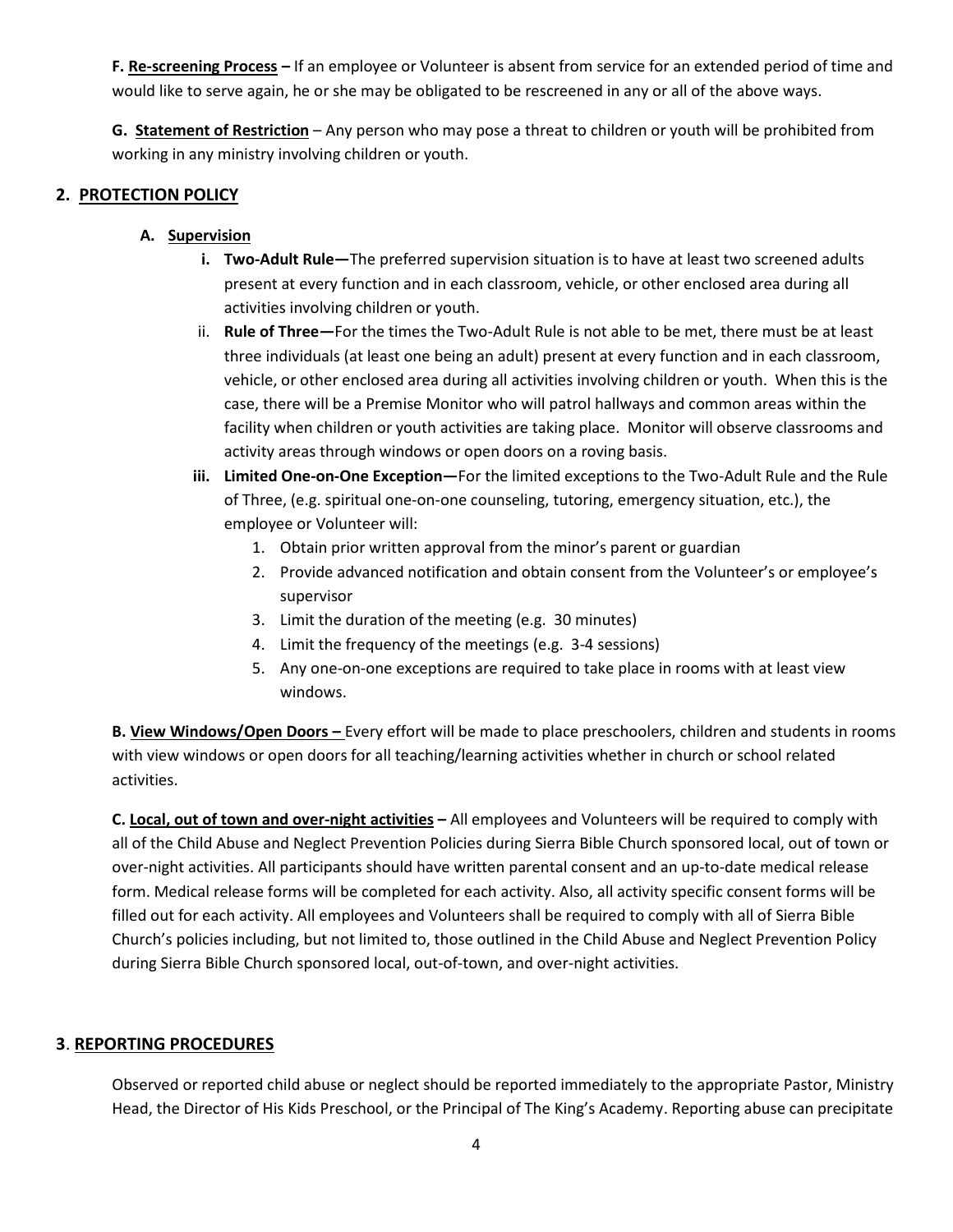severe consequences to a family, so it should never be done casually or thoughtlessly, and certainly not for malicious purposes. At the same time, failing to report abuse can have severe consequences to a child at risk and for those who are mandated to report (criminal liability being guilty of a misdemeanor). Therefore, if any employee or Volunteer has reasonable cause to suspect abuse, they should talk with an appropriate person to see what steps could and should be taken to protect the child and help the family.

**A. Mandated Reporters –** Any employee of Sierra Bible Church is a mandated reporter, even if they do not provide direct care of minors. This means they cannot conduct their own investigation and legally must report any suspected abuse to Child Protective Services or the police. According to NRS 432B.220(4)(f), Volunteers are not specifically identified as mandated reporters. However, because Volunteers are to report suspected abuse to their supervisor, as soon as the suspicion is communicated to someone who is employed by Sierra Bible Church, the issue must be reported to Child Protective Services or the police.

**B. 24-Hour Time Window –** If abuse is suspected, the mandated reporter must report this to Child Protective Services or the police as soon as reasonably practicable, but no later than 24 hours from the time of acquiring this knowledge. Exception: Employees of His Kids Preschool have 1 hour to report abuse or neglect per Washoe County regulations.

**C. Written Timeline** – As soon as the abuse is reported to the authorities, the mandated reporter will begin a written timeline to log what happened and what they did in response. This is a safeguard for the reporter and may be used by police or in court.

**D. Suspected Abuse by Employee or Volunteer** – If the person suspected of abuse is an employee or Volunteer of Sierra Bible Church, the mandated reporter must report this directly to the police, not Child Protective Services.

#### **4. RESPONSES TO ALLEGATIONS**

**A.** All allegations will be taken seriously and church staff will take appropriate action in accordance with the laws of the State of Nevada, insurance policy requirements, and based upon advice of legal counsel.

**B.** The official spokesperson for the church in any of these matters will be the Church Pastor or his appointee. No other staff member or church members shall speak to the media in an official capacity.

**C.** The church staff involved will document (in writing, with date and signature) all efforts in the handling of any incident.

**D.** The church staff will not deny, minimize, or blame any individual involved in allegations. Sierra Bible Church staff will minister to all involved, as well as cooperate with authorities.

#### **5. RESOLUTION OF DISPUTES**

Sierra Bible Church believes that the Bible commands Christians to make every effort to live at peace and to resolve disputes with each other in private or within the Christian church (see Matthew 18:15-20; I Corinthians 6: 1-8). Therefore, any civil claim or dispute arising from or related to allegations by or against workers, employees, Volunteers, church members or their families, should be submitted to the Pastoral team who will minister and counsel as needed.